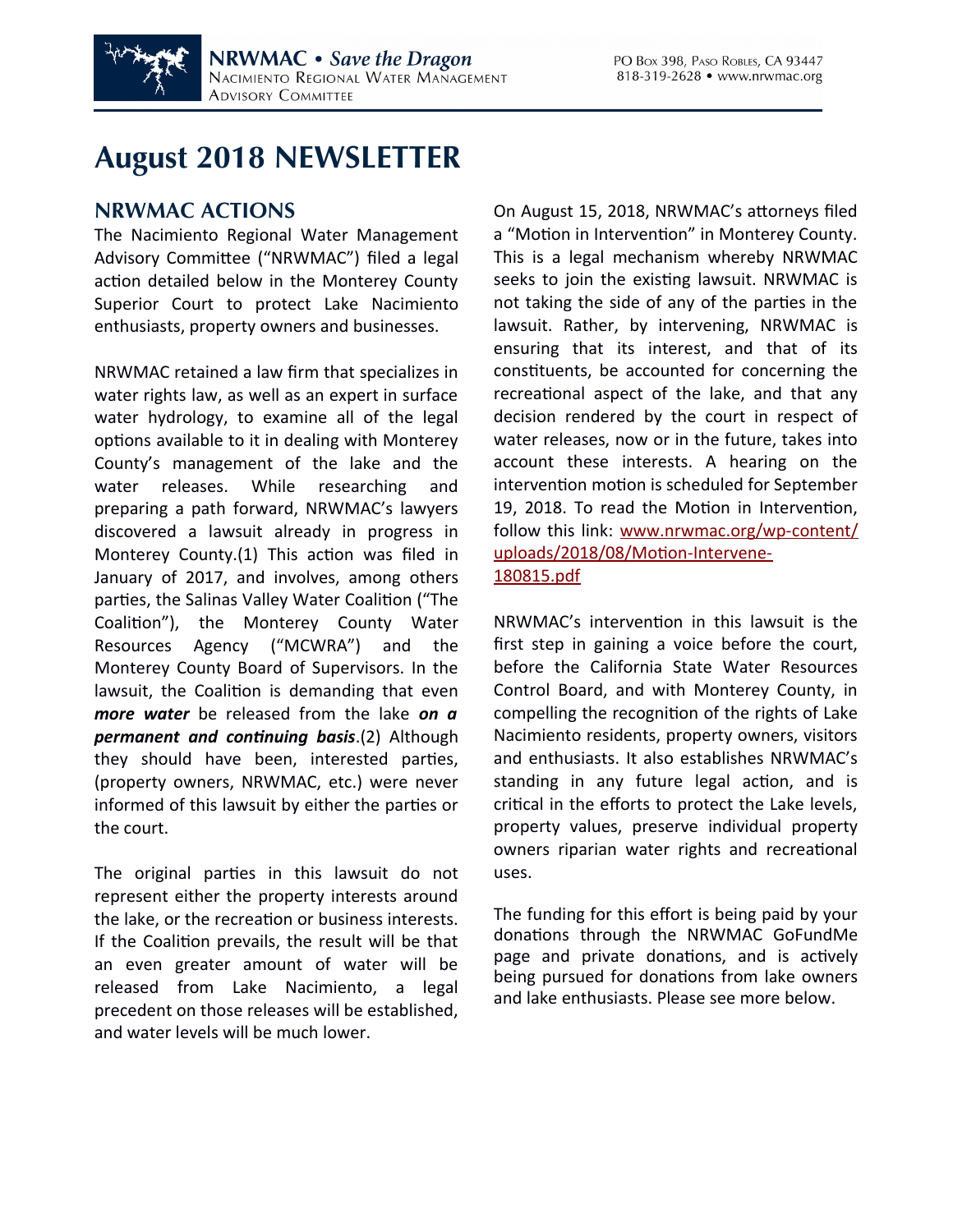

## **RANGERS AND THE LAKE**

With the help of our continued push at getting more rangers on the lake, Monterey and SLO counties met and came to an agreement which has put more rangers / sheriff's in a shared effort on the lake on weekends and additionally in our area two to three days a week.

The ranger / sheriff presence has helped with handing out citations and turning away at least three boats, including one which tried several times to launch without a valid permit.

We thank both SLO and Monterey counties for working on this, and we will continue to request for more rangers / sheriffs on the lake.

#### **MUSSEL PREVENTION**

NRWMAC is happy to report that all Mussel classes for this year have been completed. We have also had several new people express interest in becoming registered inspectors.

#### **NRWMAC at RES OPS MEETINGS**

At the June and July MCWRA/Reservoir Operations Committee meetings in Salinas, attended by Don Bullard (NRWMAC President), the following information was discussed:

**Road Maintenance:** Monterey County (responsible for road maintenance for one mile on either side of the center-line of the dam) has stepped up and done some road maintenance. SLO County had done quite a bit of work recently too and the area roads have improved.

**Release Schedules:** MCWRA still maintains it will continue conservation releases thru mid-September of 2018 when San Antonio goes to dead pool.

**Tunnel Report:** MCWRA is looking at alternative designs for the Lake San Antonio spillway, and is re-visiting all of their preliminary modeling work. For anyone that did not attend the Tunnel Meeting that MCWRA conducted, while MCWRA said they would gladly turn over the modeling work when completed, the modeling work and back-up data still has not been made available and there has yet to be any public display of the tunnel meeting on the MCWRA's web site as promised.

MCWRA continues to work to try to resolve the white bass issue, and is considering 5 mm screens for the tunnel invert, and has yet to work out a compromise with Fish and Game.

**Lake recreation:** Monterey County is battling low lake level perceptions with advertising still, and yet some recreation services are now shutting down.

MCWRA continues to state that all launch ramps will remain in the water down to 730 feet MSL, "so recreation shouldn't be affected all that much." NRWMAC continues to vigorously refute this assertion, and is now gathering pictures and data to send to MCWRA showing the ramps in the mud, right now at 730 feet MSL, along with other issues the low later level is creating.

#### **HELP NRWMAC SAVE THE DRAGON**

"Save The Dragon" is not simply a turn of phrase; it's a fervent plea for help. Lake Nacimiento is not going to save itself from MCWRA's mismanagement. Without a court's intervention, MCWRA is not going to realize the error of its profligate ways and turn off the drain spigot all by itself.

NRWMAC intervention into a current lawsuit, has created a great opportunity to jump start the correction of this dire situation, and provides additional validation of the importance of the rights of lake owners and recreational users. However, it's going to take